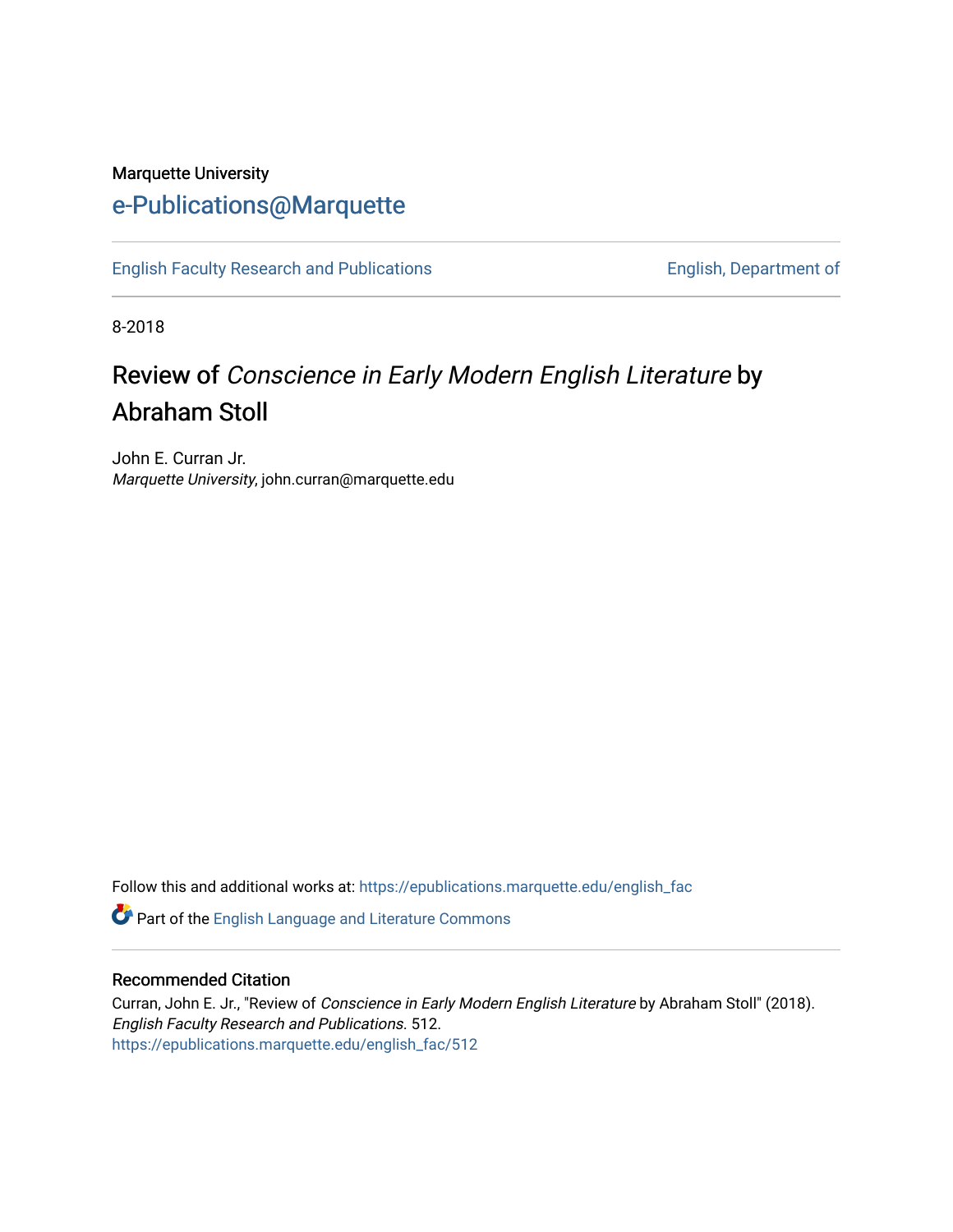## BOOK REVIEW

Conscience in Early Modern English Literature. Abraham Stoll. Cambridge: Cambridge University Press,  $2017$ . Pp. ix+216.

Illuminating in a number of specific ways, and well worth the reader's time for them, Abraham Stoll's Conscience in Early Modern English Literature is disappointing in a number of more general respects. The title promises the magisterial, as does the identity of the author, whose impressive record of scholarship eminently qualifies him to offer a perspective both unique and authoritative on this massively important topic. In its overall design and argument, however, it strikes me as thin, having many of the quirks of a first book: obligatory chapters on Spenser, Shakespeare, and Milton, as though to cover the bases desirable for academic job candidacy; large portions already published as articles, including in Modern Philology; the theme rather loosely tying together the various discrete sections, with connecting ideas here and there superimposed repetitively; claims beating the old dead horse of subjectivity that are at once overreaching, referencing sweeping generalizations about phenomenological history, and bland, guarding against saying anything contrary to conventional wisdom (as: "The early modern conscience does not create early modern subjectivity, but it does provide a uniquely detailed way to observe how subjectivity works" [17]; or, "Lady Macbeth does not become a saint or an ascetic. Rather, she becomes a subject in Butler's sense" [103]).

To the extent there is a thesis, it involves tracing the ways in which the "destructuring" of the conscience, in the wake of the Reformation, affected England's religious and political psychology through the Civil War. Reliance on this notion of "destructuring" as a unifying principle is one of the book's main flaws, for it is highly questionable—or, more precisely, it is highly oversimplified, capturing only half of the dynamic. Certainly,

Modern Philology, volume 116, number 1. Published online March 23, 2018 For permission to reuse, please contact journalpermissions@press.uchicago.edu.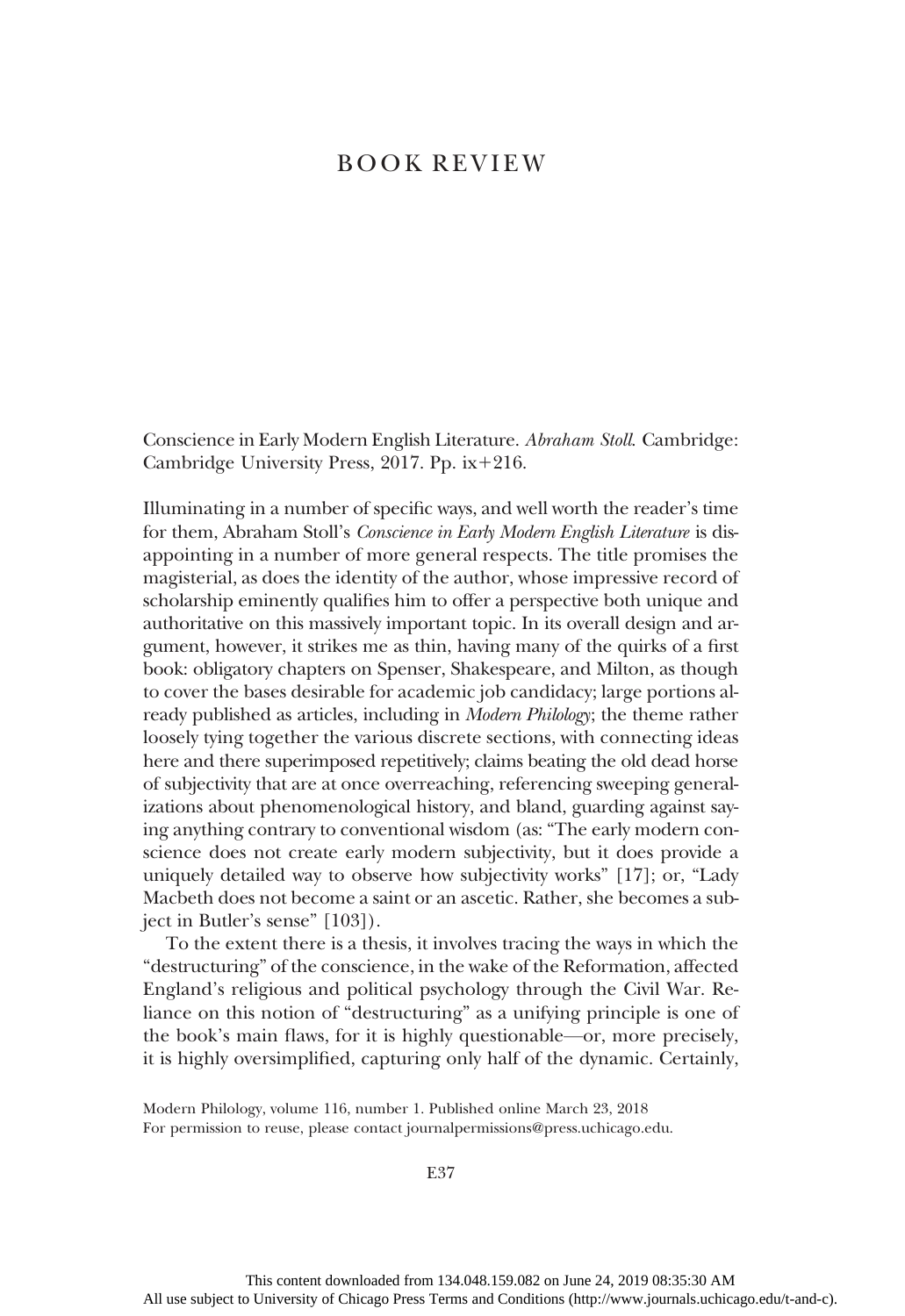there would have been a huge impact on paradigms of conscience from the dismantling of the legalistic, externalized, systematized apparatus of Catholic tradition, an impact describable as a "destructuring" effect; but too, much evidence points to a counteracting force in boilerplate Protestant doctrines of assurance and regeneration. Though he consults such authorities as Kendall and Slights who navigate this complexity, Stoll posits a Protestant conscience generative of only "inchoate," nebulous, solipsistic thought. Discussing Perkins, Stoll has it that "without synderesis, the ability to think of conscience functioning as a structured process becomes impossible" (41). But what writer of this period thinks, and models thinking, in more structured a way than Perkins? Leaving out or marginalizing foundational concepts such as the "practical syllogism," and frameworks such as Ramist logic, Stoll greatly underestimates how a Protestant-styled conscience could reinforce certainty and clarity. This oversight leads to a number of peculiar, and quite disputable, suggestions, among the most serious of which, for its ligatures to the book's story arc, is that Perkins was an anticasuist casuist, an antecedent for antinomianism (121). But some of the more self-contained readings are similarly vulnerable, an example being the take on Macbeth. Stoll would locate something akin to the Freudian "uncanny" in the experience of the Macbeths, the "destructured," protomodern conscience encountering aftershocks of the obsolete "animist" world; but couldn't it rather be that the invisible truth they try, and fail, to live with or ignore strikes them as it does because of its terrifying simplicity and starkness? That would explain readily the dagger speech that so puzzles Stoll (86): conscience rings out so emphatically and unmistakably that Macbeth already feels like Tarquin, already feels punished and destroyed by the crime even before committing it.

With these problems noted, however, the book more than compensates for them with its wealth of incisive, persuasive, thought-provoking points, which appear more frequently the deeper into the seventeenth century it ventures. In the early going, St. German is well handled, and the account of the Cave of Despaire in The Faerie Queene contains many fine insights, particularly those applying the figure of catachresis to the representation of Redcrosse's affliction (56). The book gains momentum as Stoll relates his distinction between casuistical and antinomian concepts of conscience to matters of politics and toleration. He is very strong on the Levellers and then on Hobbes, with the latter's ambiguities of public and private conscience and will sorted out clearly and crisply. Then we move on to Milton, and to some truly excellent analysis. On the *De doctrina*, Stoll deftly observes the antinomian overtones of Milton's suspicions about the reliability of the biblical text: "In a remarkable example of Milton's eclectic theology, scholarship itself becomes proof of an antinomian Spirit" (175). Thereafter, as Miltonists of all stripes should recognize, Stoll's examination of A